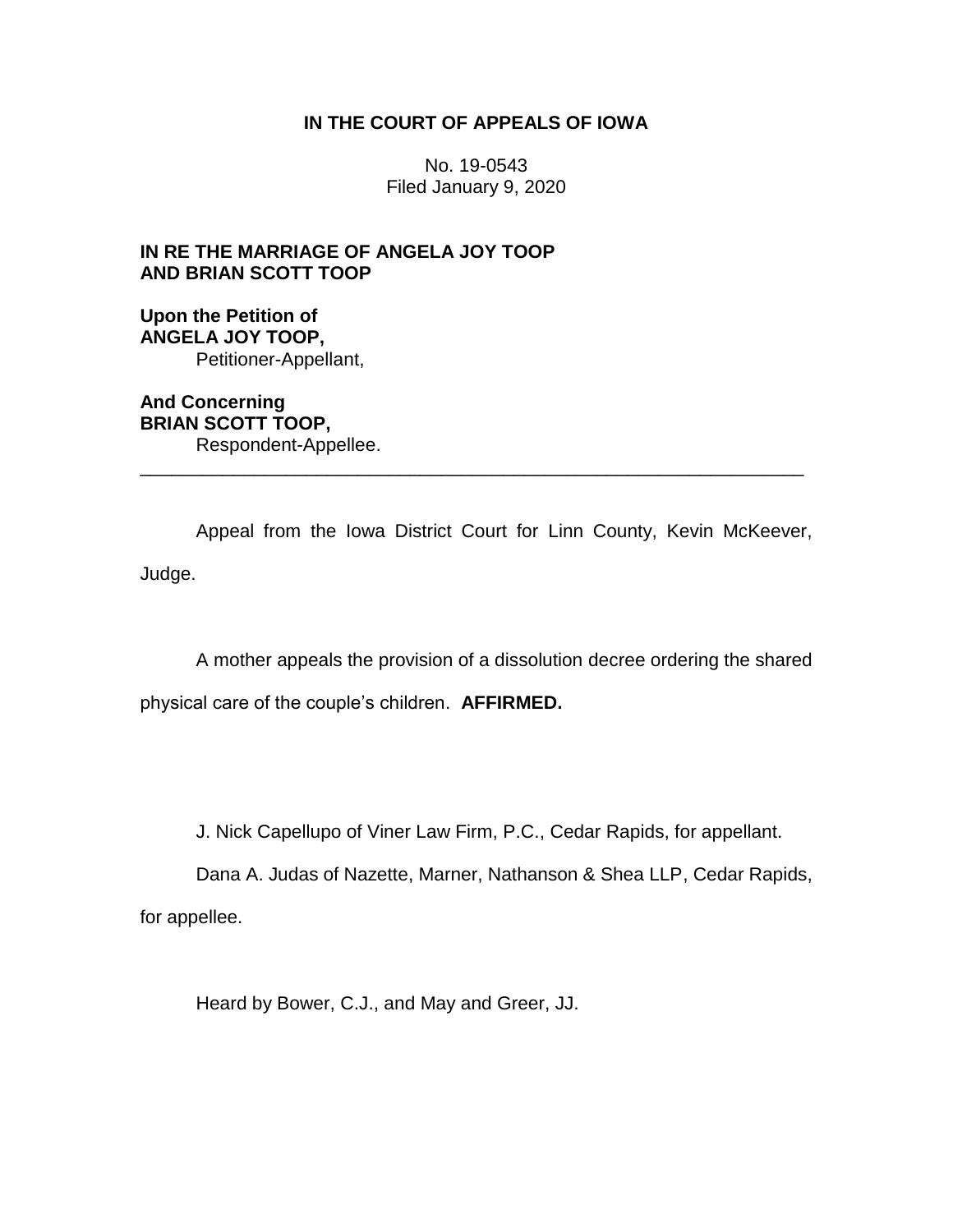#### **BOWER, Chief Judge.**

 $\overline{a}$ 

Angela Toop (Angela) appeals the shared physical care provision of the decree dissolving her marriage with Brian Scott Toop (Scott). We find shared physical care is in the best interest of the children and affirm.

#### **I. Background Facts & Proceedings**

Angela and Scott married in 2011. Two children were born of the marriage in 2014 and 2017. The younger child has faced intestinal health complications since birth requiring a special diet and regular doctor appointments. At the time of trial, the older child attended school and the younger child stayed at an in-home day care during the morning. A nanny takes care of both children in the afternoon and often into the early evening.

Since 2015, Angela has been a behavior analyst at Balance Autism. Angela works at the clinic for forty-two to forty-five hours each week, Monday to Friday. Twice a week, Angela is required to stay until the clinic closes at 6:30 p.m. She lives in the three-bedroom marital home in Cedar Rapids.

Scott works as armed security for Duane Arnold Energy Center. Scott works from 5:45 p.m. to 6:00 a.m. on a two-week rotation.<sup>1</sup> He occasionally works overtime hours with a week's notice. Scott usually sleeps from 8:30 a.m. to around 4:30 p.m. He currently lives in a two-bedroom apartment located in Cedar Rapids.

On April 19, 2018, Angela filed a petition for dissolution of marriage. During the parties' separation, Angela refused to allow the younger child to stay overnight

Scott's overnight shift schedule alternates between working Monday to Wednesday and Friday to Monday one week, and Wednesday to Friday the second week.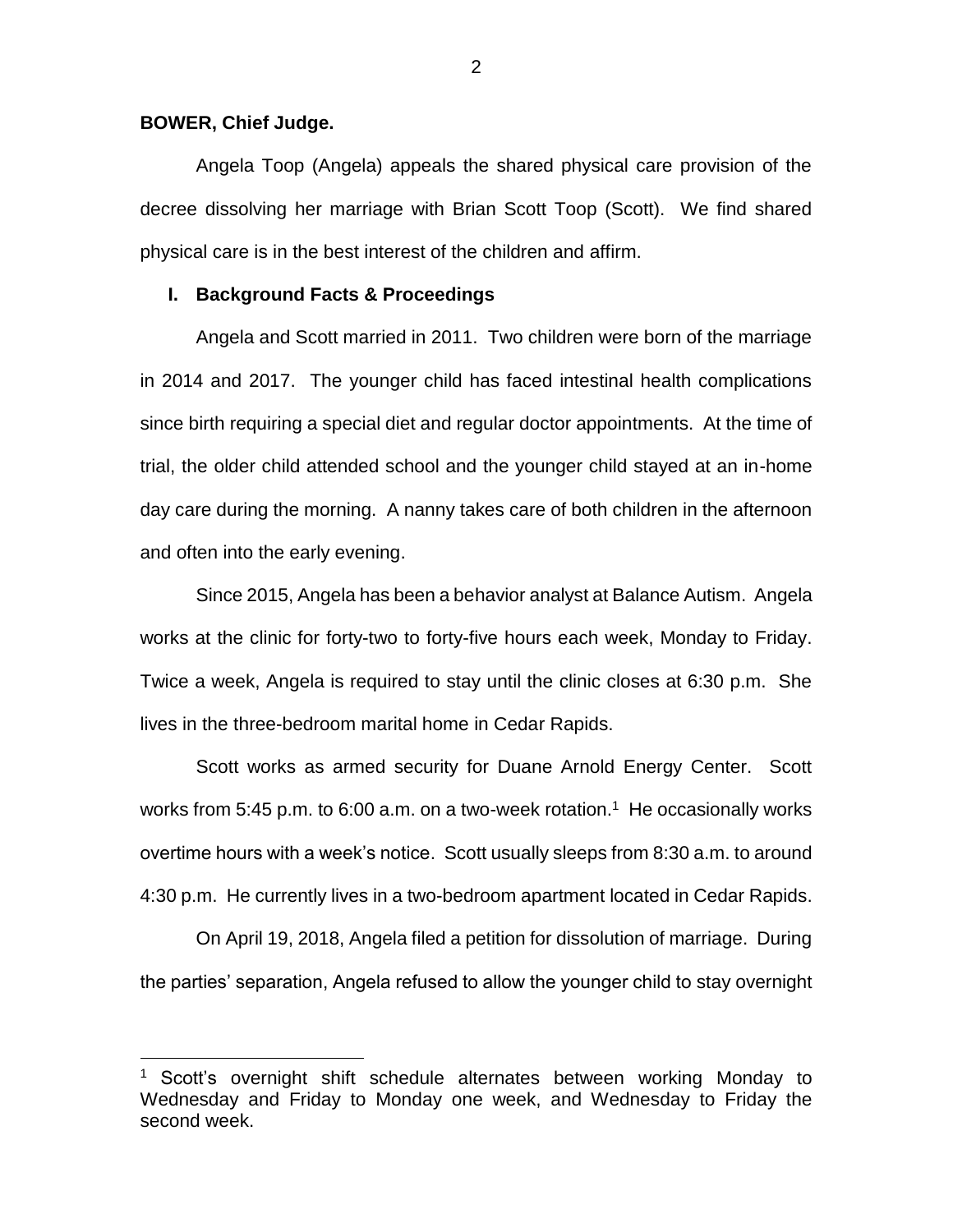with Scott. She also did not support and facilitate Scott's continuing relationship with the children. For example, after Angela excluded Scott from planning the younger child's first birthday party, Scott arranged an alternate birthday celebration for the younger child. Despite knowing about Scott's planned celebration, which was during Scott's expected visitation time with both children, Angela arranged for the older child to have lunch, go shopping, and then bake cookies on the same afternoon with the maternal grandmother.

On November 13, following attempts at mediation, the court entered temporary orders for physical care and child support. The court placed the minor children in Angela's physical care with scheduled visitation for Scott, including overnights with both children. The court noted Angela's historical role as primary caretaker for the children, but expressed concerns about the parties' lack of communication and mutual respect, as well as Angela's apparent unwillingness to foster the relationship between Scott and the children. The court did not find joint physical care appropriate based on the information available.

After the temporary order, Angela asked to visit the children during Scott's visitation periods. She also continued to schedule medical appointments for the children—or reschedule appointments set up by Scott—without checking if Scott could attend. For his part, Scott did not request or make arrangements for additional time with the children by picking them up early from the nanny and he missed classes he had agreed to attend for the older child. Scott did not always pay his half of the children's care expenses or the court-ordered child support in a timely manner. Although aware of the significant medical concerns and nutritional needs of the youngest child, Scott failed to prioritize those needs.

3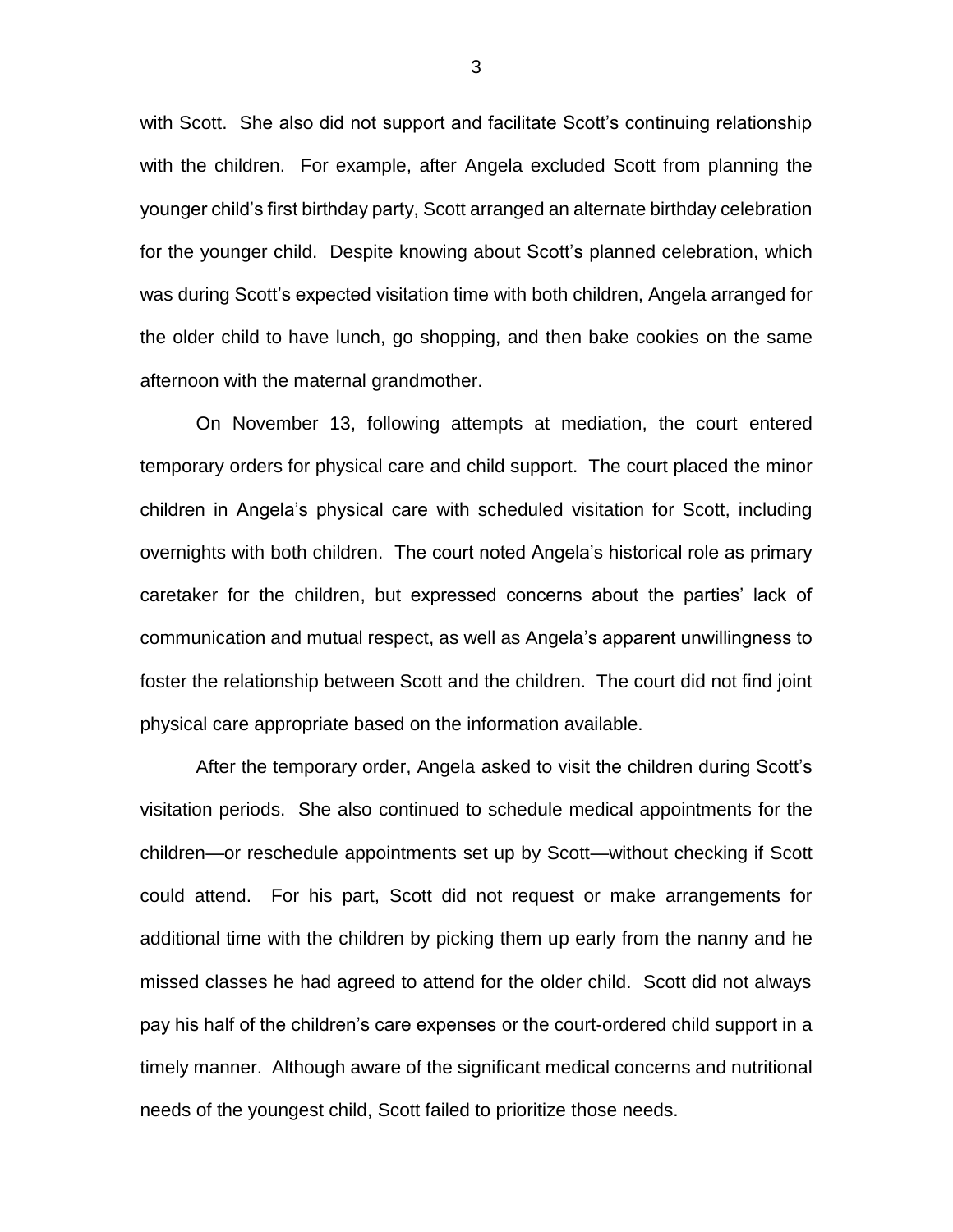A dissolution trial was held on February 21, 2019, to determine custody, visitation, and child-support issues. $2$  On March 14, the court entered its decree dissolving the parties' marriage. The court again expressed doubt Angela would support Scott's relationship with the children based on her history of making medical appointments without regard for Scott's schedule, intruding on Scott's parenting time, and not permitting overnight visits before the temporary order was in place. The court ordered joint legal custody and shared physical care of the minor children. In deciding shared care was appropriate, the court considered the factors set forth in *In re Marriage of Hansen*, 733 N.W.2d 683, 696–700 (Iowa 2007). The court set an alternating schedule between the parents, splitting each week into Monday to Wednesday, Wednesday to Friday, and Friday to Monday custodial periods.<sup>3</sup>

Angela appeals.

### **II. Standard of Review**

 $\overline{a}$ 

Our review of dissolution cases, which are tried in equity, is de novo. Iowa

R. App. P. 6.907. We examine the record and adjudicate the issues on appeal

anew. *In re Marriage of Fennelly*, 737 N.W.2d 97, 100 (Iowa 2007). Because the

 $2$  The parties stipulated to the division of property, and the court adopted the stipulation.

 $3$  Angela proposed she have both children all weekends for her days off work, and Scott have the children on his days off work aside from weekends. She explained the proposal was to help with consistency and morning and night routines for the children. In her pretrial statement, Angela's proposal further lays out Scott would only have one overnight a week with the older child and only daytime visits with the younger child, transitioning to add the same one-night-a-week visitation as the child ages.

Scott proposed the schedule adopted by the court. The schedule correlates with his work schedule so he has the children on his days off.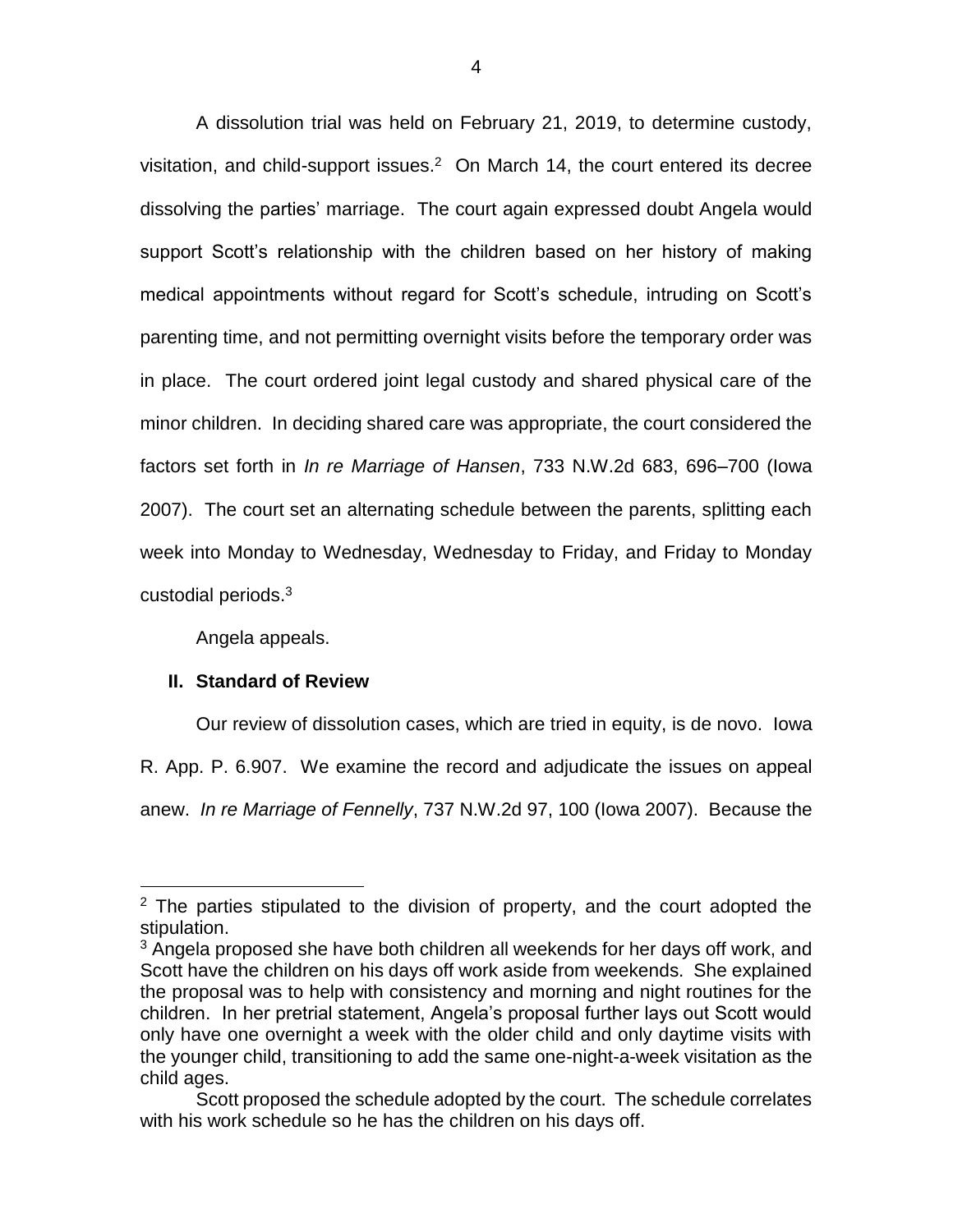district court is in a unique position to hear the evidence, we defer to the district court's determinations of credibility. *In re Marriage of Brown*, 487 N.W.2d 331, 332 (Iowa 1992). While our review is de novo, the district court is given latitude to make determinations, which we will disturb only if equity has not been done. *In re Marriage of Okland*, 699 N.W.2d 260, 263 (Iowa 2005).

#### **III. Analysis**

Angela claims the court should have granted her physical care of the children because she has historically been primary caretaker, the children's ongoing medical issues mean shared physical care is not in their best interest, and Scott fails to adequately provide proper medical care and nutrition.

"'Physical care' means the right and responsibility to maintain a home for the minor child[ren] and provide for the routine care of the child[ren]." Iowa Code § 598.1(7) (2019). "When considering the issue of physical care, the child[ren]'s best interest is the overriding consideration." *Fennelly*, 737 N.W.2d at 101. "If the court denies the request for joint physical care, the determination shall be accompanied by specific findings of fact and conclusions of law that the awarding of joint physical care is not in the best interest of the child[ren]." Iowa Code § 598.41(5)(a). "'Best interest of the child[ren]' includes but is not limited to the opportunity for maximum continuous physical and emotional contact possible with both parents. . . . Refusal by one parent to provide this opportunity without just cause shall be considered harmful to the best interest of the child[ren]." *Id.* § 598.1(1). If one parent is awarded physical care, that parent "shall support the other parent's relationship with the child." *Id.* § 598.41(5)(b).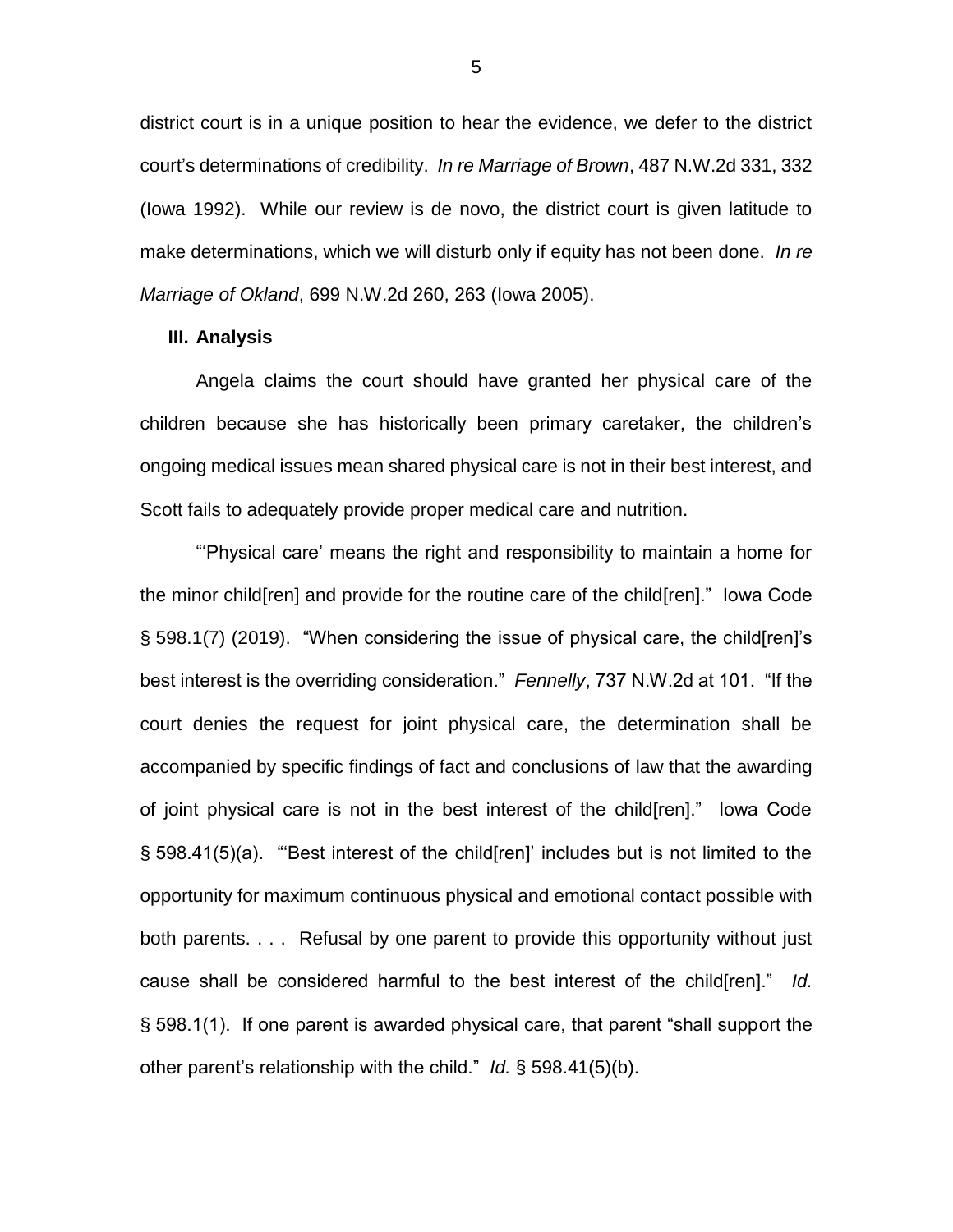Under a shared physical care arrangement, both parents have rights and responsibilities and neither parent has physical care rights superior to the other parent. *Id.* § 598.1(4). When shared physical care is not warranted, the court chooses one parent to be the primary caretaker, who has the "sole right to make decisions concerning the child's routine care." *In re Marriage of Hynick*, 727 N.W.2d 575, 579 (Iowa 2007). "[T]he main distinction between joint physical care and primary physical care with liberal visitation rights is the joint decision making on routine matters required when parents share physical care." *Id.* at 580.

"Physical care issues are not to be resolved based upon perceived fairness to the *spouses*, but primarily upon what is best for the *child*." *Hansen*, 733 N.W.2d at 695. "The objective of a physical care determination is to place the children in the environment most likely to bring them to health, both physically and mentally, and to social maturity." *Id.* Factors considered include the historical care giving arrangement, the ability of the spouses to communicate and show respect, the degree of conflict between the parents, and the parents' general agreement on daily matters. *Id.* at 700. These factors are not exclusive, and the court must consider all the circumstances of the case, be aware of the emotional bonds between the parents and children, and make a determination that will be in the best interest of the children. *See id.* at 699–700.

Angela appears to have been the primary caretaker prior to the separation, and the evidence indicates her desire to maintain that role. This factor weighs in favor of Angela having physical care. However, the history of caretaking is only one factor considered by the court in determining what division of physical care is in the best interest of the children.

6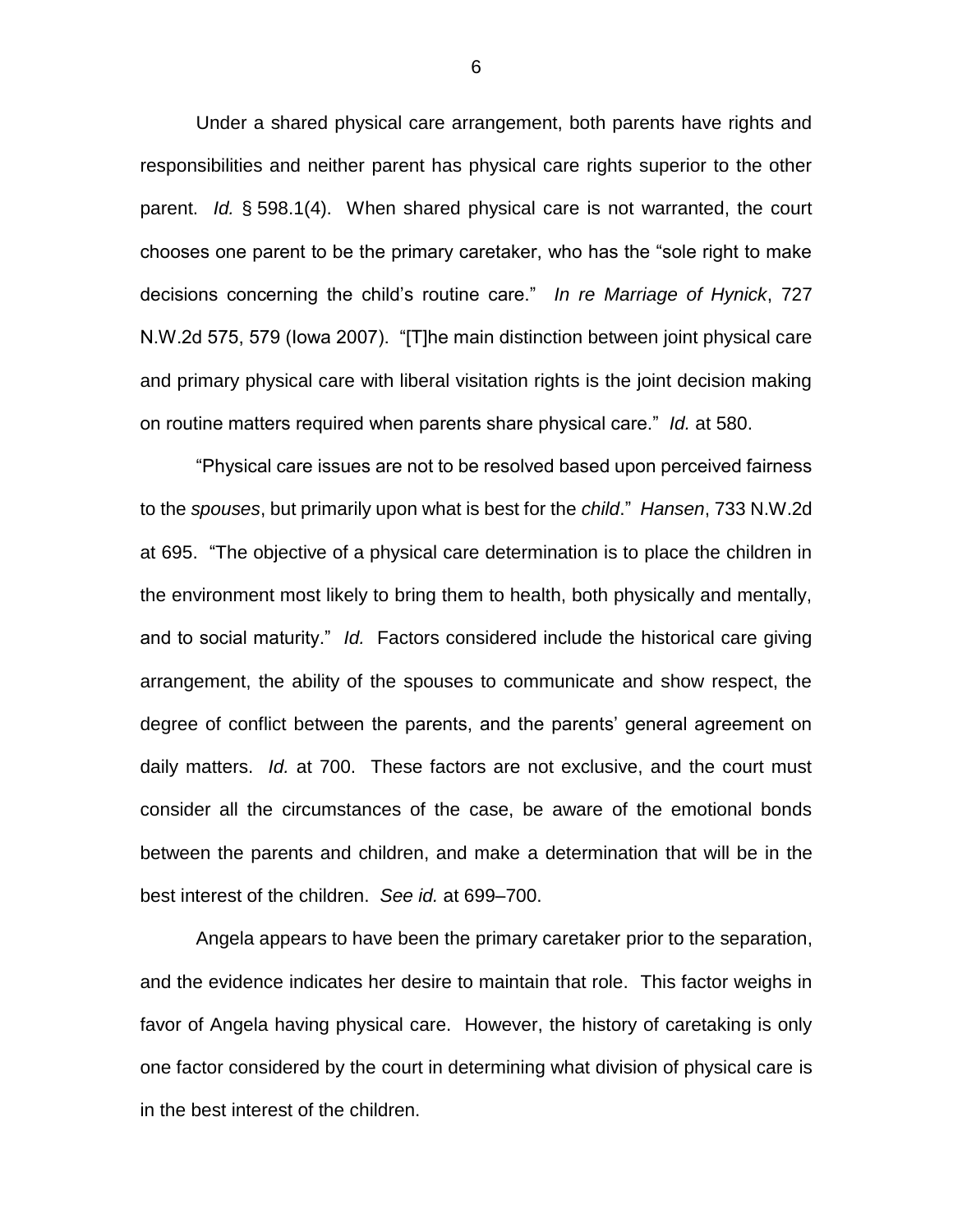Both the temporary-matters court and the dissolution court noted Angela's tendency to take over to the point of excluding Scott from participating fully in the children's lives. Even after being made aware of the court's concern, Angela proposed a visitation schedule that placed the older child with Scott for only twentynine hours a week and the younger child with Scott for less than a day each week and no overnights. Her proposed schedule provided Scott with only two hours of weekend visitation with both children—from 7:00 a.m. to 9:00 a.m. on alternating Saturdays and Sundays. "The court shall consider the denial by one parent of the child[ren]'s opportunity for maximum continuing contact with the other parent, without just cause, a significant factor in determining the proper custody arrangement." Iowa Code § 598.41(1)(c). This factor weighs against Angela having physical care.

The other *Hansen* factors weigh in favor of shared physical care. Among the exhibits were numerous texts between the parents and other caregivers. What is apparent from the texts is these two parents are often working together and communicating relatively well and almost exclusively about the children. Although some frustrations between the parents are evident, the evidence does not show a high degree of conflict or inability to cooperate. Each parent clearly cares a great deal for the children and wishes to spend the maximum amount of time possible with them. Some of Angela's specific concerns regarding amenities and food for the children were likely alleviated by the change in child support.

Both the parents and the children will benefit from a structured custodial schedule to ensure maximum contact between each parent and the children. *See*  Iowa Code § 598.1(1). The district court had the opportunity to evaluate the

7